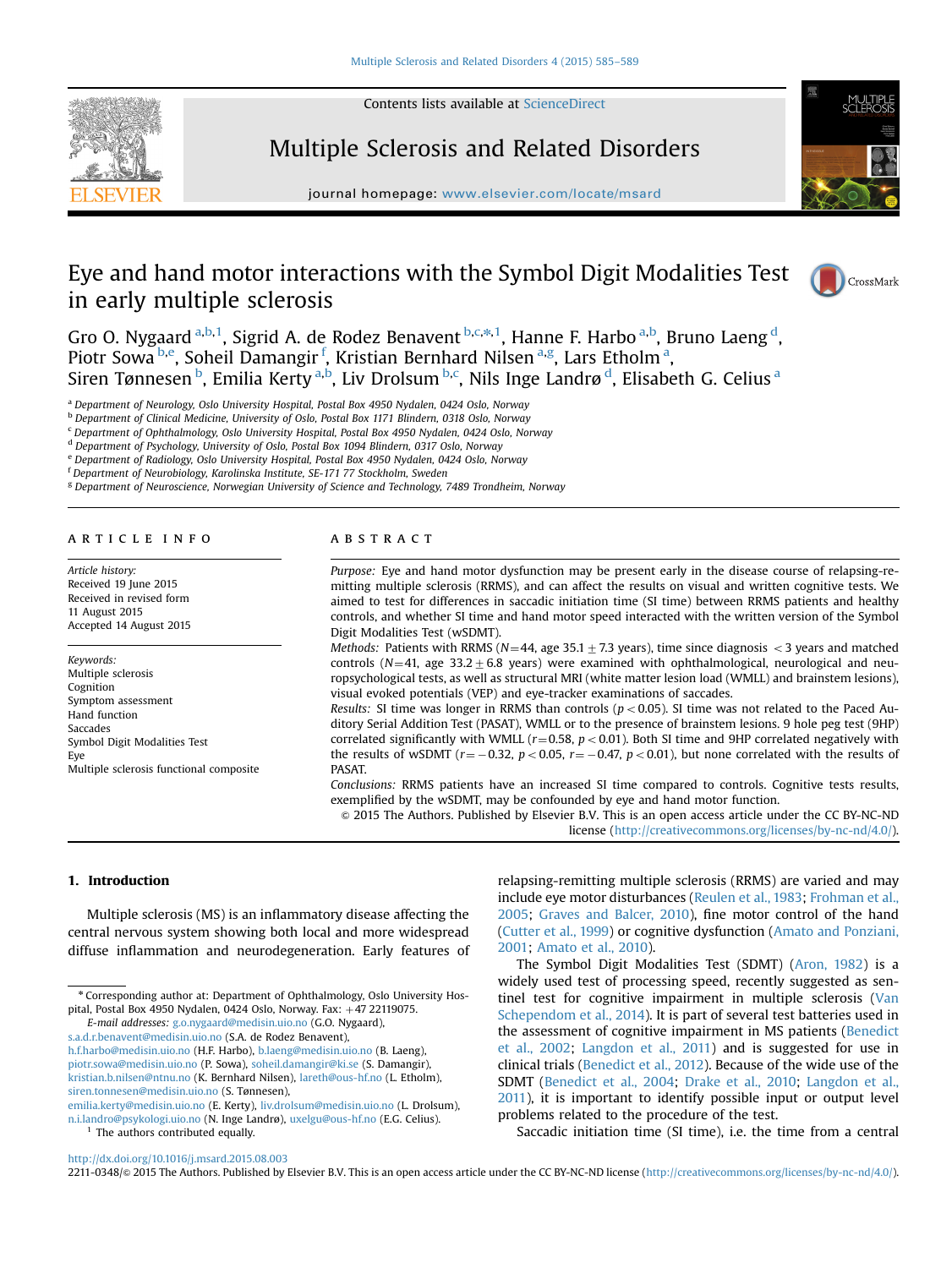visual cue appears to the onset of an appropriate saccade, may be increased in patients with MS ([Reulen et al., 1983](#page-4-0)) and hence constitute an input problem when performing the SDMT. Complex tests of eye movements, like tests of anti-saccades, have been associated with cognitive dysfunction in MS [\(Fielding et al., 2009a,](#page-4-0) [2012](#page-4-0)), and MS patients appear to spend excessive time on saccadic tasks with distractor stimuli ([Fielding et al., 2009b](#page-4-0)). Recently a test for eye motor speed has been suggested as a bedside assessment tool in MS, as the number of speeded saccades for 30 s was related to both visual and non-visual cognitive tests [\(Roberg et al., 2014\)](#page-4-0). However, to our knowledge, SI time, relevant for an effective completion of the SDMT, has not been studied in MS patients.

Motor function could affect the response to cognitive tests, like the SDMT. The neuropsychological test batteries for MS patients, like the MACFIMS and BICAMS, where SDMT is included, have recommended the use of the oral version of the SDMT because of possible motor interactions with the written version ([Benedict](#page-4-0) [et al., 2002;](#page-4-0) [Langdon et al., 2011\)](#page-4-0). However, oral motor slowing has been found to affect the results of the oral SDMT (oSDMT) ([Arnett](#page-4-0) [et al., 2008](#page-4-0)), indicating that an oral response to the SDMT may not be ideal. The emergence of new disease modifying treatments requires clinicians to carefully monitor their patients' disease progression early in the disease course. In particular the increasing attention on cognitive dysfunction in MS warrants a need for quick and easy assessment of cognitive function in early MS patients. These patients may have a very low disability and minor motor dysfunction. The written version of the SDMT, (wSDMT) is easier to administer for the clinicians and probably would feel more discreet to complete for the patients, and it would therefore be an advantage to both parties if this version of the test could replace the oral version in some instances. It is, however, not known whether hand motor speed is associated with the test results on the wSDMT in such patients.

In this study we aimed at testing whether decrements in eye and hand motor control could confound the test score of the visual SDMT with written response (wSDMT) in early MS patients.

## 2. Materials and methods

#### 2.1. Patients and controls

Relapsing-remitting MS (RRMS) patients diagnosed within the last three years with no drug abuse and no other neurologic or psychiatric disease, were investigated  $(n=48)$ . Healthy controls  $(n=47)$  were included for the ophthalmological and eye-tracker analyses, but not tested neurologically. They were recruited from the hospital and university environment and had no medical conditions known to affect the visual pathways. They were matched on age and gender at a group level and, after exclusion (four patients and five controls because of technical problems with the eye tracker, one patient because of febrile acute illness and one control because of possible demyelinating disease), 44 patients and 41 controls were eligible for analyses ([Table 1](#page-2-0)).

All participants gave written informed consent and the project was approved by the regional committee for medical and health research ethics (REK).

# 2.2. Clinical evaluation

All patients were tested by the same trained neurologist (GON) with the Expanded Disability Status Score (EDSS) and the 9 Hole Peg test (9HP) for hand motor speed. They also underwent a thorough neuropsychological assessment [\(Nygaard et al., 2014\)](#page-4-0). Results of the auditory 3 s version of the Paced Auditory Serial Addition Test (PASAT) [\(Gronwall, 1977\)](#page-4-0) performed by the patients, and wSDMT [\(Aron, 1982](#page-4-0)) performed by all participants, are reported. Ophthalmological examinations were performed by the same trained ophthalmologist (SRB).

All patients underwent detailed MRI within a week of the other examinations. White matter lesion load (WMLL) was estimated from FLAIR and MPRAGE sequences, using the Cascade software, previously applied to an overlapping MS sample (ki.se/en/nvs/ cascade) ([Damangir et al., 2012](#page-4-0); [Nygaard et al., 2014\)](#page-4-0). A subset of the patients ( $n=32$ ) were examined by a trained neuroradiologist (PS) and rated according to the presence of white matter lesions (WML) of the brainstem.

Patients' visual evoked potential latency to P100 (VEP P100) were obtained with dimmed light  $(\sim 25 \text{ lx})$  and the screen placed 100 cm in front of the eyes with checkerboard patterns (check size 65′, 2 Hz with a 16″ cathode ray tube screen). Three hundred responses were averaged from the mid-occipital lobe (MO, defined to be 5 cm above inion) referenced Fz, (defined by the 10/20 system) with 1–100 Hz band-pass filter. Rejection level was set to  $\pm$  100 μV.

Saccades were acquired using an iView X Hi-Speed eye-tracking (SensoMotoric Instruments, Teltow, Germany). The participants were seated approximately 70 cm from the 18.5″ monitor, measuring a diagonal length of 47 cm, and the constant display resolution was set to  $1680 \times 1050$  pixels. Binocular data were recorded at a sampling rate of 60 Hz. The eye-tracking system is accurate to less than 0.4°.

Participants first fixated on a central cross and made saccadic movements as fast as possible towards a star in the corner of the screen cued by a central appearing arrow instantly replacing the cross ([Fig. 1](#page-2-0)a and b). The test's primary output was SI time, defined as the time from the appearance of the arrow until the onset of an appropriate saccade.

Target areas of interest (tAOI) were defined by circles surrounding the stars in the four corners of the screen  $(Fig. 1c)$  $(Fig. 1c)$  $(Fig. 1c)$ . Time to tAOI (ttA) was calculated as the time from appearance of the central arrow to the participants' saccade entered the tAOI.

Each participant was given eight trials. The first trial was regarded as a test and discarded. Altogether, 286/308 (93%) of the trials of the patients and 273/287 (95%) of the trials of the controls had good quality and were included in the analyses.

# 2.3. Statistical analyses

SPSS version 22, Chicago, IL was used for statistical analyses. Independent samples *t*-test and  $\chi^2$ -tests were used to test for differences between patients and controls and Pearson bivariate and partial correlations were used to test for associations between the same groups. Linear regression analyses were used to assess the association between motor function and cognitive tests. A significance level of 0.05 was applied for all analyses.

# 3. Results

## 3.1. Clinical features

The background and clinical characteristics are listed in [Table 1.](#page-2-0) The groups were comparable concerning age, gender distribution, visual acuity and test results on the wSDMT. The controls' educational level was on average two years higher than that of the patients. VEP p100 was in normal range on group level. Almost half of the patients had undergone known or subclinical optic neuritis (ON) of either or both eyes prior to the examinations.

The patients had a significantly longer SI time than the controls while ttA was comparable [\(Table 2\)](#page-2-0).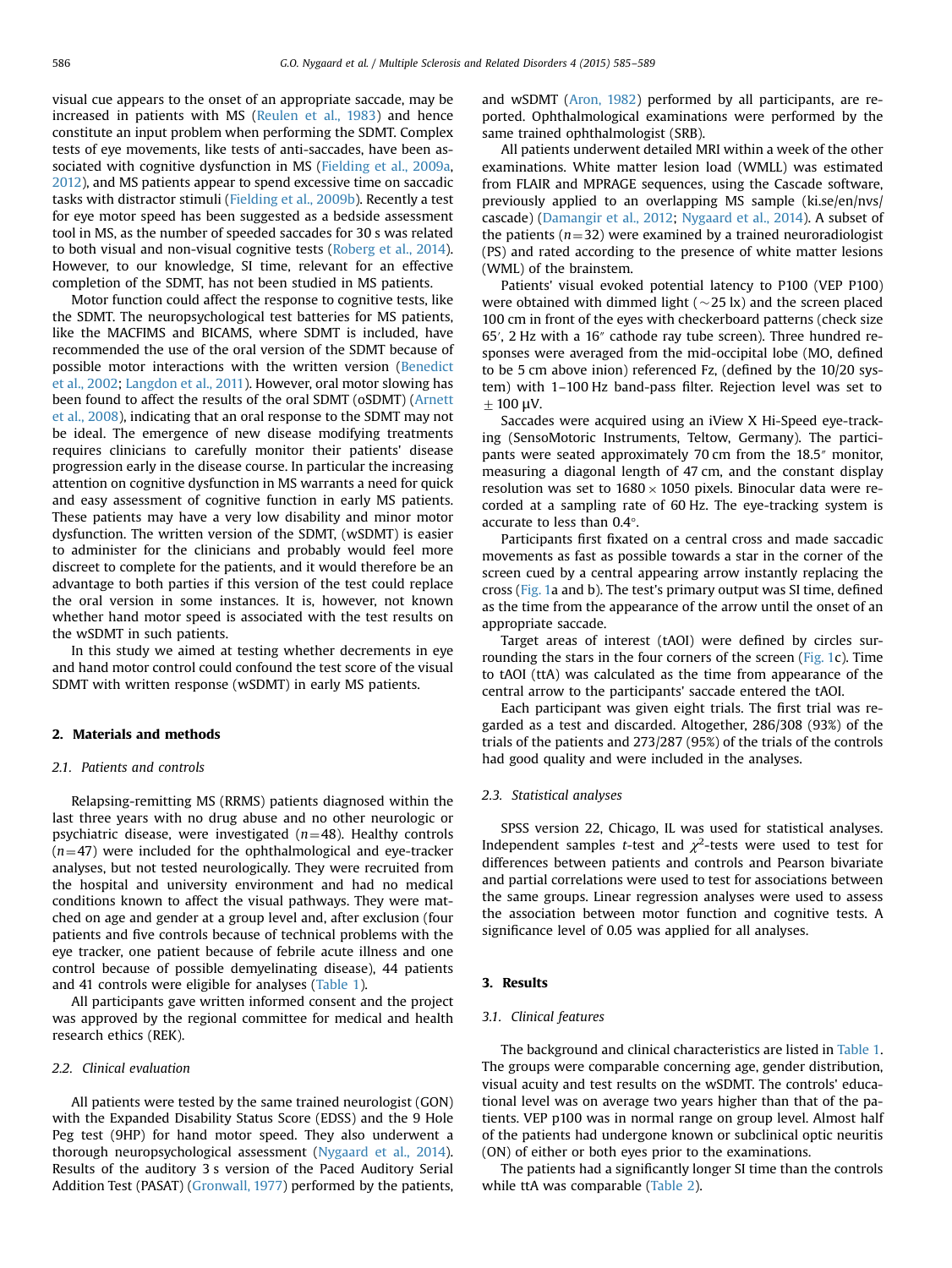Table 1 **Background** 

<span id="page-2-0"></span>

Fig. 1. Screenshots from the eye tracker. (A) fixation slide (corner stars = saccadic targets); (B) task (saccadic cue = pointing arrow); (C) AOIs.

3.2. Association between motor function, disease characteristics and cognitive test results

The patients' SI time was associated with wSDMT, but not with PASAT, as shown in [Fig. 2](#page-3-0)a and b. Furthermore, there were no associations between the patients' SI time and WMLL or VEP P100 ([Table 3](#page-3-0)). ON patients did not present longer SI time than the other patients ( $t=1.559$ ,  $p=0.126$ ), and the patients with and without WML of the brain-stem had similar SI time ( $t=0.182$ ,  $p=0.857$ ). Furthermore, there was no significant association between SI time and age  $(r=0.232, p=0.129)$ .

As illustrated in [Fig. 2](#page-3-0)c and d, the patients' hand function (9HP) was associated with the wSDMT, but not with the PASAT. 9HP was also associated with WMLL, but not with VEP P100 latency [\(Ta](#page-3-0)[ble 3](#page-3-0)) or WML of the brain-stem ( $p=1.000$ ). Hand function was, however, associated with age ( $r=0.481$ ,  $p<0.001$ ). The association between hand function, wSDMT and WMLL, was still significant after correcting for age (9HP versus wSDMT (partial):  $rp = -0.349$ ,  $p=0.025$ , 9HP versus WMLL (partial):  $rp=0.576$ ,  $p<0.001$ ).

As expected from previous studies ([Brochet et al., 2008;](#page-4-0) [Drake](#page-4-0) [et al., 2010](#page-4-0)) the results of the wSDMT and PASAT were associated  $(r=0.457, p=0.002)$ . When controlling for 9HP ( $r=0.511$ ,  $p=0.001$ ), or SI time ( $r=0.455$ ,  $p=0.003$ ) this association was unchanged.

In the healthy controls, we found no association neither between SI time and wSDMT ( $r = -0.189$ ,  $p = 0.256$ ), nor between wSDMT and age  $(r = -0.227, p = 0.176)$ .

|                                                              | Patients         | Controls                  | Difference         |               |
|--------------------------------------------------------------|------------------|---------------------------|--------------------|---------------|
|                                                              | $N = 44$         | $N = 41$                  | 95% CI             | $p-$<br>Value |
| Female, $n$ $(\%)$                                           | 32 (73)          | 30 (73)                   |                    | 1.000         |
| Age, years $\pm$ SD                                          | $35.1 \pm 7.3$   | $33.2 \pm 6.8$            | – 1.2 to<br>4.9    | 0.225         |
| Education, years $\pm$ SD                                    | $15.2 \pm 2.1$   | $16.9 \pm 3.0$            | $-2.9$ to<br>0.6   | 0.003         |
| Time since diagnosis,<br>$months + SD$                       | $16.3 \pm 11.2$  |                           |                    |               |
| Disease duration.<br>$months + SD$                           | $30.7 \pm 28.3$  |                           |                    |               |
| Disease modulatory treat-<br>ment, $n$ $(\%)$                | 36 (82)          |                           |                    |               |
| EDSS, mean $\pm$ SD                                          | $1.8 \pm 0.8$    |                           |                    |               |
| EDSS, median (min-max)                                       | $1.5(0-3.5)$     |                           |                    |               |
| 9HP, sec, mean $\pm$ SD <sup>a</sup>                         | $20.8 \pm 3.8$   |                           |                    |               |
| T25FWT, sec, mean $\pm$ SD <sup>a</sup>                      | $4.0 \pm 0.6$    |                           |                    |               |
| Visual acuity, left eye,<br>LogMar $\pm$ SD                  | $-0.04 \pm 0.12$ | $-0.08 \pm 0.08$ -0.01 to | 0.08               | 0.097         |
| Visual acuity, right eye,<br>$LogMar + SD$                   | $-0.08\pm0.09$   | $-0.06 \pm 0.11$          | $-0.06$ to<br>0.02 | 0.381         |
| Previous optic neuritis                                      |                  |                           |                    |               |
| Left eye, $n$ $(\%)$                                         | 9(21)            |                           |                    |               |
| Right eye, $n$ $(\%)$                                        | 11(25)           |                           |                    |               |
| Both eyes, $n$ $(\%)$                                        | 1(2)             |                           |                    |               |
| White matter lesion load,<br>$mm3$ , mean + SD <sup>a</sup>  | $5.4 \pm 3.6$    |                           |                    |               |
| Presence of lesions in<br>brainstem, $n$ $(\%)$              | 19/32 (59%)      |                           |                    |               |
| VEP, delay to p100, left eye,<br>$mean + SDb$                | $107.0 \pm 9.0$  |                           |                    |               |
| VEP, delay to p100, right<br>eye, mean $\pm$ SD <sup>b</sup> | $106.9 \pm 7.1$  |                           |                    |               |
| wSDMT, correct answers,<br>$mean + SDc$                      | $53.9 \pm 8.9$   | $55.8 + 8.5$              | $-5.8$ to<br>0.3   | 0.321         |
| PASAT, correct answers,<br>mean $\pm$ SD <sup>a</sup>        | $47.4 \pm 9.3$   |                           |                    |               |

<sup>a</sup>  $n=42$  s.<br><sup>b</sup> For two patients VEP delay was not quantifiable on the left or both eyes.  $c$  n=40 controls.

### Table 2

|                                                           | Patients    | Controls                               | Difference         |                 |
|-----------------------------------------------------------|-------------|----------------------------------------|--------------------|-----------------|
|                                                           | $n = 44$    | $n = 41$                               | 95% CI             | <i>p</i> -Value |
| Saccadic initiation time,<br>$ms + SD$                    |             | $351.7 + 69.4$ $326.0 + 45.0$ 0.3-51.2 |                    | 0.047           |
| Time to target AOI, $ms + SD$ 468.5 + 84.6 446.0 + 64.6   |             |                                        | $-10.2$ to<br>55.1 | 0.175           |
| Number of valid saccades<br>per participant, total $+$ SD | $6.5 + 1.1$ | $6.7 + 0.8$                            | $-0.6$ to<br>0.3   | 0.442           |

Univariate regression analysis showed 10% of the variance in wSDMT could be explained by the results on SI time, and every extra 10 ms of SI time was associated with a 0.41 point decrease in the wSDMT ([Fig. 2](#page-3-0)a). Regression analysis revealed that 22% of the variance in wSDMT could be explained by the results on the 9HP, and every extra second spent on the 9HP was associated with a 1.1 point decrease in wSDMT [\(Fig. 2c](#page-3-0)).

Multivariate linear regression with 9HP and SI time as independent variables and wSDMT as dependent variable revealed that SI time did not add significantly  $(p=0.209)$  to the model when controlling for 9HP.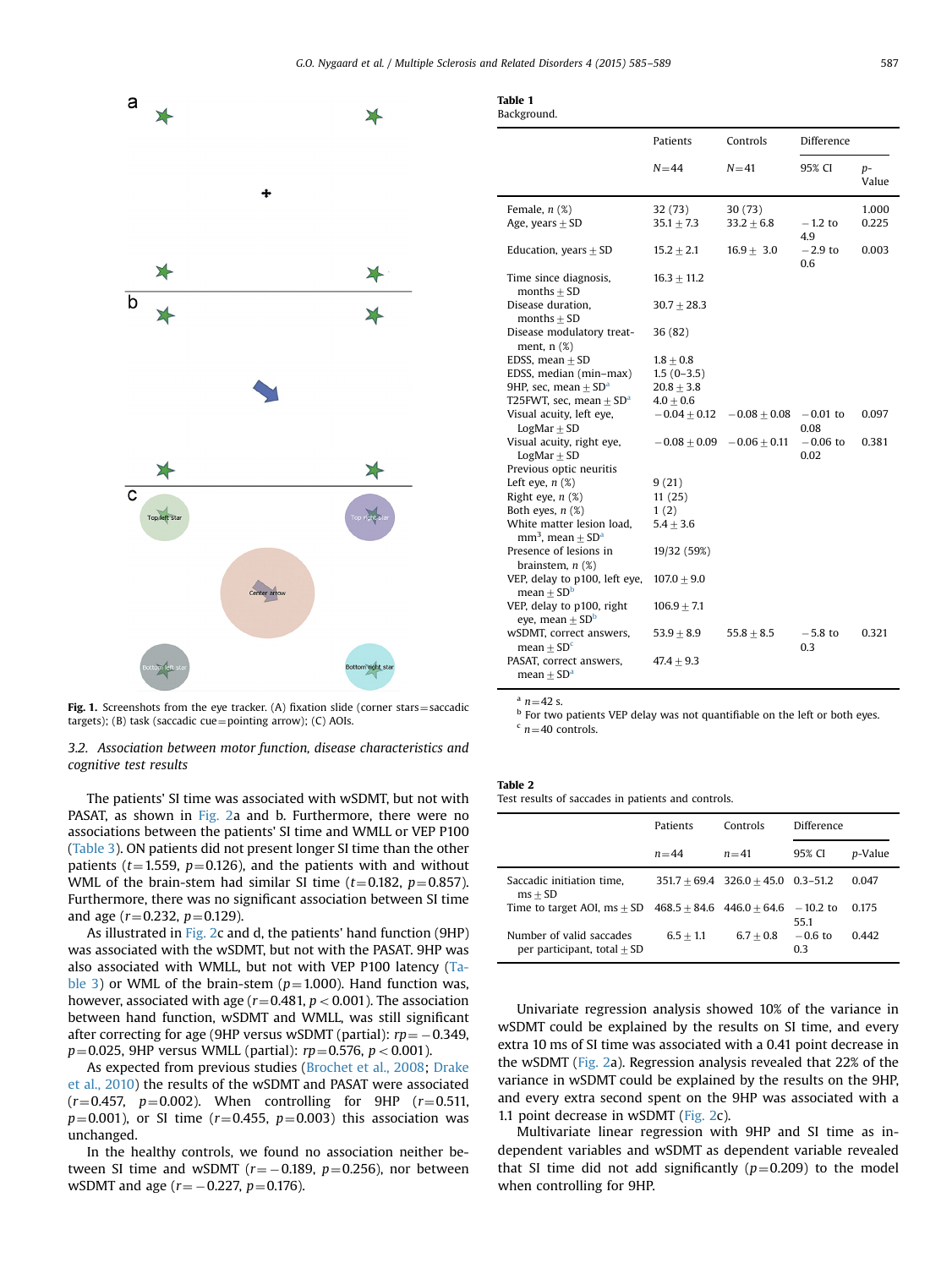<span id="page-3-0"></span>

Fig. 2. Association between motor function and cognitive tests in RRMS patients. The scatter plots illustrate the association between (a) SI time and wSDMT, (b) SI time and PASAT, (c) 9HP and SDMT and (d) 9HP and PASAT, respectively. As illustrated, only wSDMT, and not PASAT, is associated with motor function in early RRMS patients.

Table 3

Correlations in RRMS patients.

|         | WMLL<br>$r(p$ -value) | <b>VEP P100</b><br>$r(p$ -Value) |
|---------|-----------------------|----------------------------------|
| SI time | 0.038(0.815)          | $-0.104(0.519)$                  |
| 9HP     | $0.579$ ( $< 0.001$ ) | 0.094(0.560)                     |

In the RRMS patients, SI time was not associated with WMLL or VEP P100, while 9HP was associated with WMLL, but not with VEP P100.

## 4. Discussion

This study shows that RRMS patients early in the disease course have a longer SI time than healthy controls. SI time was unrelated to other disease characteristics, WMLL and VEP. We also found that both hand function (9HP), and SI time were associated with the test results of the wSDMT, but not with the auditory and oral test of the same functional domains, PASAT.

In contrast to the study by [Fielding et al. \(2009b\)](#page-4-0) who found prolonged saccadic delay in response to composite, but not to simple cues, we found a prolonged SI time in response to a simple cue. Our sample size is larger than previous ones, and our patients had a shorter disease duration and higher EDSS, possibly accounting for the different findings [\(Fielding et al., 2009b\)](#page-4-0).

Saccades and cognition are thought to be linked, and recently a test for eye motor speed was suggested as a bedside assessment tool in MS [\(Roberg et al., 2014\)](#page-4-0). These neuropsychological studies indicate that eye motor disorders may be a sensitive early marker of disseminated disease. Our study showed increased SI time in the absence of cognitive difficulties. We therefore hypothesize that SI time and cognitive decline are caused by separate anatomicopathological alterations in early RRMS. These domains may not evolve in parallel and identifying the actual impairments may lead to improved care for the patients.

Slowing of hand function has been recognized as a sign in early MS [\(Cutter et al., 1999](#page-4-0)), and the patients in our study had a slower hand function than healthy controls in previous studies [\(Drake](#page-4-0) [et al., 2010](#page-4-0)). We did not identify any association between 9HP and PASAT. In contrast, studies of the components of the MSFC have identified associations between 9HP and PASAT in large patient samples with long disease duration [\(Cutter et al., 1999](#page-4-0); [Drake](#page-4-0) [et al., 2010](#page-4-0)). The absent association in our study may be explained either by short disease duration, cognitive intactness or by the limited patient sample. The significant association between 9HP and the wSDMT test score indicates that hand function is relevant in solving the wSDMT even in the absence of cognitive dysfunction.

We found associations between hand motor function and WMLL, but no association between SI time and WMLL or brainstem lesions. However, there is considerable evidence that both normal appearing white matter ([Kutzelnigg et al., 2005;](#page-4-0) [Bodini](#page-4-0) [et al., 2009](#page-4-0)) and gray matter [\(De Stefano et al., 2003](#page-4-0); [Sailer et al.,](#page-4-0) [2003;](#page-4-0) [Ceccarelli et al., 2008](#page-4-0)) may be affected in early RRMS patients, and associated with specific symptoms, like cognition and fatigue [\(Sepulcre et al., 2009](#page-4-0); [Nygaard et al., 2014](#page-4-0)). Cerebellar pathology is also related to eye movements disorders, as recently shown in a study of antisaccades and cognition in early MS patients [\(Kolbe et al., 2014\)](#page-4-0). Thus our study does not exclude associations between SI time and other disease related structural brain changes.

The oSDMT is the most commonly used test in the neuropsychological assessment of MS patients. From our results, showing that SI time affects the wSDMT results, we hypothesize that the results of the oSDMT would be affected by eye motor